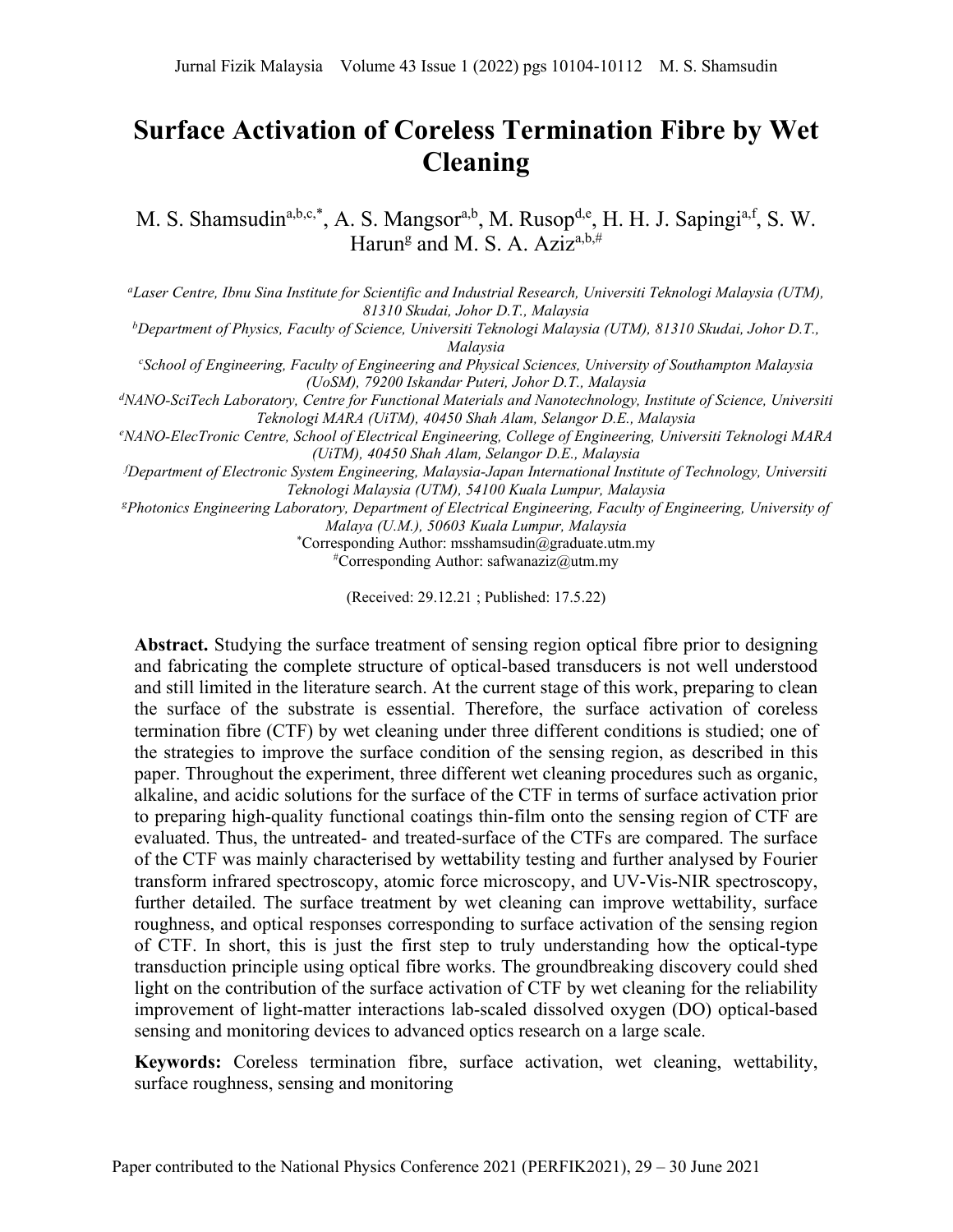## **INTRODUCTION**

Detection of the amount of free gaseous oxygen, also known as the dissolved oxygen (DO) concentration present in a liquid medium, is of great importance in (i) blood oxygen level monitoring which collects oxygen from the lungs and delivers it to all parts of the body of severe and critical Coronavirus disease 2019 (COVID-19) patients, due to a novel enveloped ribonucleic acid (RNA) coronavirus, so-called SARS-CoV-2 [1-4], (ii) biological wastewater treatment to turn organic wastes into inorganic byproducts and to enhance the oxidation process by providing oxygen to the aeration basin and aerobic-anaerobic microorganisms [5-8], (iii) aquaculture water as a prerequisite for the healthy growth of aquatic microorganisms [9-12], and many more. In the literature search, DO sensing and monitoring are mainly classified into several types according to the different transduction principles, including electrochemical-type [13-16], followed by the optical-type [17-20], each of which has its outstanding characteristics. However, more transduction principles associated with various energy forms have been found for DO sensing and monitoring, including conventional electromechanical-type, thermoelectric-type, and many more. Unfortunately, these conventional detection methods have many limitations and challenges, making them unsuitable for in-situ measurement.

The optical-type transduction principle using optical fibre has emerged as a DO sensing and monitoring method of choice and gaining attention among scientists due to its good response time, stability, reversibility, repeatability, and sensitivity during the measurement. The opticaltype transduction principle is divided into two sensing and monitoring mechanisms, such as (i) the fluorescence quenching effect or followed by (ii) the surface plasmon resonance (SPR) phenomenon. The first mechanism of fluorescence quenching effect of free oxygen molecules with fluorescent dyes (such as the complex of transition metals) embedded into a support matrix (such as polymer or another sol-gel matrix) to prepare oxygen-sensitive membrane is the basis for the optical-fibre based DO transducers. To explain this phenomenon, different DO concentration levels may affect the intensity of the fluorescence spectrum of fluorescent dye during the measurement. Therefore, instead of using the fluorescence quenching effect, the second mechanism shifts in SPR wavelength caused by the change in the refractive index of free oxygen molecules in a liquid medium to calculate DO concentration. As a consequence, the optical-type transduction principle using optical fibre is chosen in this study, due to the simplicity of the design and fabrication of optical-based transducers for sensing and monitoring.

However, the surface treatment of sensing region optical fibre prior functional coatings thinfilm process for design and fabrication of optical-based transducers to record signals optically from the amount of gaseous oxygen, also known as the DO concentration, in water so-called light-matter interactions is poorly understood remains limited in the literature search. At the current stage, preparing to clean the surface of the substrate is essential for achieving highquality functional coatings thin-film. Therefore, the main focus of this work, the surface activation of coreless termination fibre (CTF) by wet cleaning under different conditions such as organic, alkaline, and acidic solutions, is studied; one of the strategies to improve the surface condition of the substrate as described in this paper. Thus, the untreated and treated-surface characteristics of the CTFs are compared using the ATR-FTIR spectrometer, UV-Vis-NIR spectrometer, atomic force microscope, and contact angle with wettability measurement. This could shed light on the contribution of the surface activation of CTF by wet cleaning to the reliability improvement of optical-based sensing and monitoring devices. For the next stage of this work, we aim to develop a new simple, inexpensive, and quick method to analyse water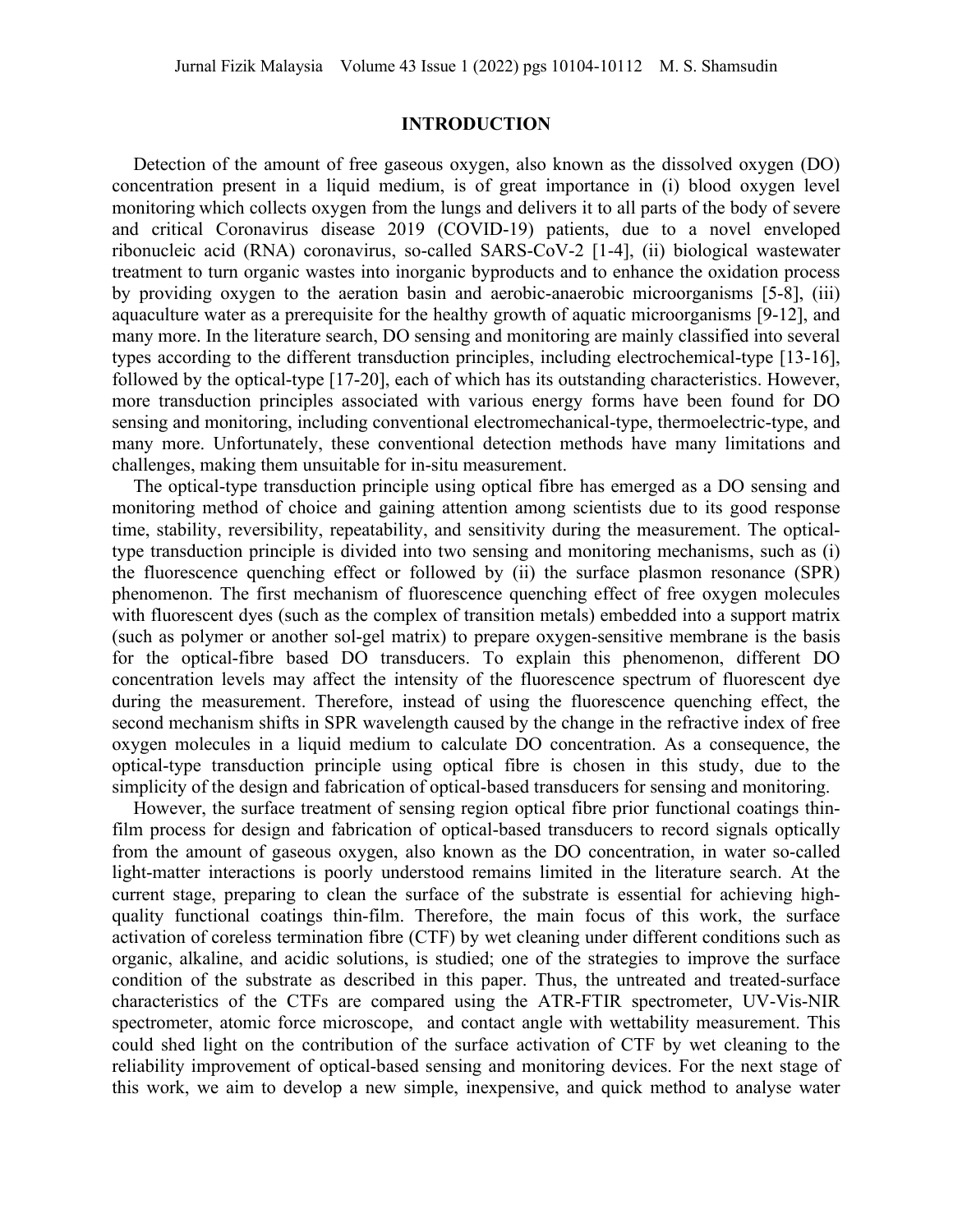behaviour, which can help investigate DO change in environments such as oceans and freshwater rivers and lakes at a large scale.

#### **MATERIALS AND METHOD**

The prototype of the sensing devices was designed and fabricated. The chemicals used in this experimental study are analytical grade and used as is without purification procedure. The undoped, pure silica glass with approximately 99.99% purity of coreless termination fibre (CTF) diameter of CTF used in this work was  $125 \pm 1$  μm. The core and cladding diameter of singlemode fibre (SMF) was 8.5 μm and 125 μm, respectively. The lead-in SMF was spliced with CTF using a fusion splicer (Model: Fujikura, Arc Fusion Splicer, FSM-175), and then spliced with the lead-out SMF structure. The length of each side of the SMF and the sensing region of CTF were 20 cm and 2 cm, respectively. The SMF/CTF/SMF /schematic diagram is described in Fig. 1.



**FIGURE 1.** The schematic diagram (not to scale) of the SMF/CTF/SMF structure. The red colour shows the sensing region of the CTF, cascaded with SMF.



**FIGURE 2**. The schematic diagram (not to scale) of the side view of the surface activation of CTF by wet cleaning. The red circle in the diagram showing only the sensing region of the CTF structure will be fully immersed in the prepared solution. a) is showing the SMF/CTF/SMF structure, b) is showing the different prepared solutions of STEP1: ethanol/isopropyl alcohol, STEP2: 1M sodium hydroxide, STEP3: 1M sulphuric acid, and c) is showing the petri dish.

The prototypes of SMF-CTF-SMF structure were cleaned with different cleaning and surface activation methods are shown in Fig. 2. First, for initial cleaning (STEP1), the surface of the sensing region was immersed in ethanol for 5 minutes. Then, it was followed, the surface of the sensing region was immersed in isopropyl alcohol for 5 minutes and rinsed with ultrapure deionised water (Milli-Q, Gradient A10 18.2 M-Ohm, Millipore Inc). Next (STEP2), the surface of the sensing region was immersed in 1M sodium hydroxide for 5 minutes and rinsed with ultrapure deionised water. After that (STEP3), the surface of the sensing region was immersed in 1M sulphuric acid for 5 minutes and rinsed with ultrapure deionised water. The post-rinsing process for these three samples was carried out in the ultrasonic bath for 5 minutes. Finally, they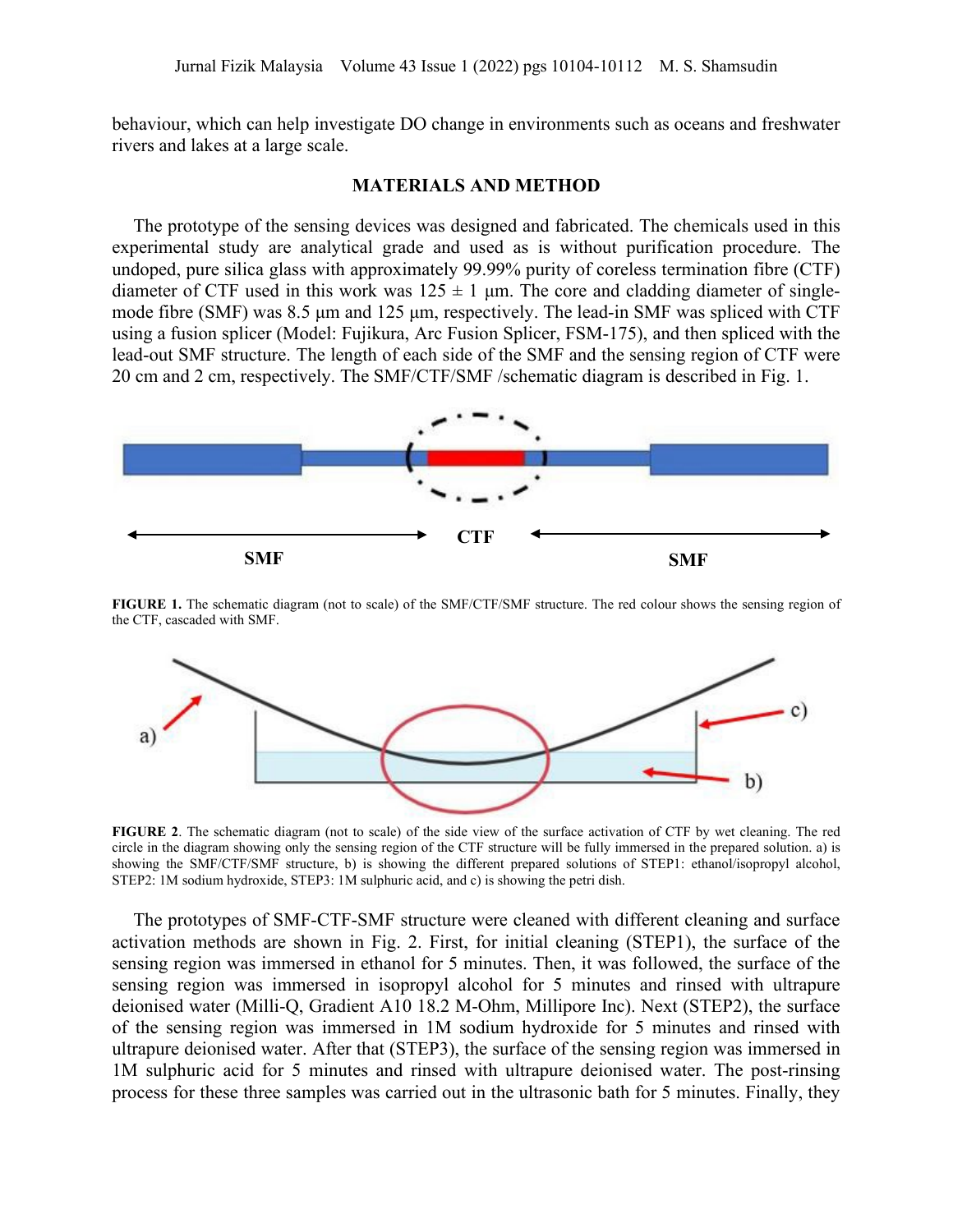were wiped with industrial-grade tissue wipers and dried under ambient pressure and temperature in the air.

The efficiency of the cleaning and surface activation methods was verified with Attenuated Total Reflection Fourier-Transform Infrared (ATR-FTIR) Spectrometer (Spectrum 400, Perkin Elmer), UV-Vis-NIR spectrophotometer (UV-3600 Plus, Shimadzu), Atomic Force Microscope (AFM-SPI13800N, Seiko) with cantilever type of OMCL-AC200TS-C3, and static contact angle and wettability measurement (VCA Optima XE, AST Products). All the measurements were conducted under ambient pressure and temperature in the air. The spectra were plotted using the Origin 2021 - Data Analysis & Graphing software.

# **RESULTS AND DISCUSSION**

Before the cleaning and surface activation procedure is carried out, the surface optical fibre (specifically SMF-CTF-SMF structure) may contain different contaminations such as metal impurities or organic and various unknown particles, including dust which is lied to the surface by van der Waals force or weak electrostatic forces [21]. After proposing different cleaning and surface activation procedures, the contaminations are hypothesised completely to be removed on the sensing region of CTF, resulting in a change in functional groups characterised by ATR-FTIR, surface roughness characterised by AFM, wettability evaluated by contact angle and wettability testing, and optical behaviour measured by UV-Vis-NIR spectroscopy. However, prior to achieving this goal and producing good functional coatings, the sensing region of the CTF must be free of adherent particles and be chemically receptive to the desired condensing and nucleating atoms. Furthermore, the surface of the substrate to be coated must be appropriately cleaned and well-prepared, basically to ensure strong adhesion bonds between the coating materials and substrate. We have four types of samples, including the untreated-surface CTF (known as the bare-CTF) and three treated-surface CTFs after exposure to different cleaning and surface activation procedures (cleaned-CTF STEP1, STEP2, and STEP3), that would be analysed in this work. Thus, the untreated- and treated-surface of the CTFs are compared.



**FIGURE 3.** FTIR spectroscopy analysis of the untreated- and treated-surface of the CTFs.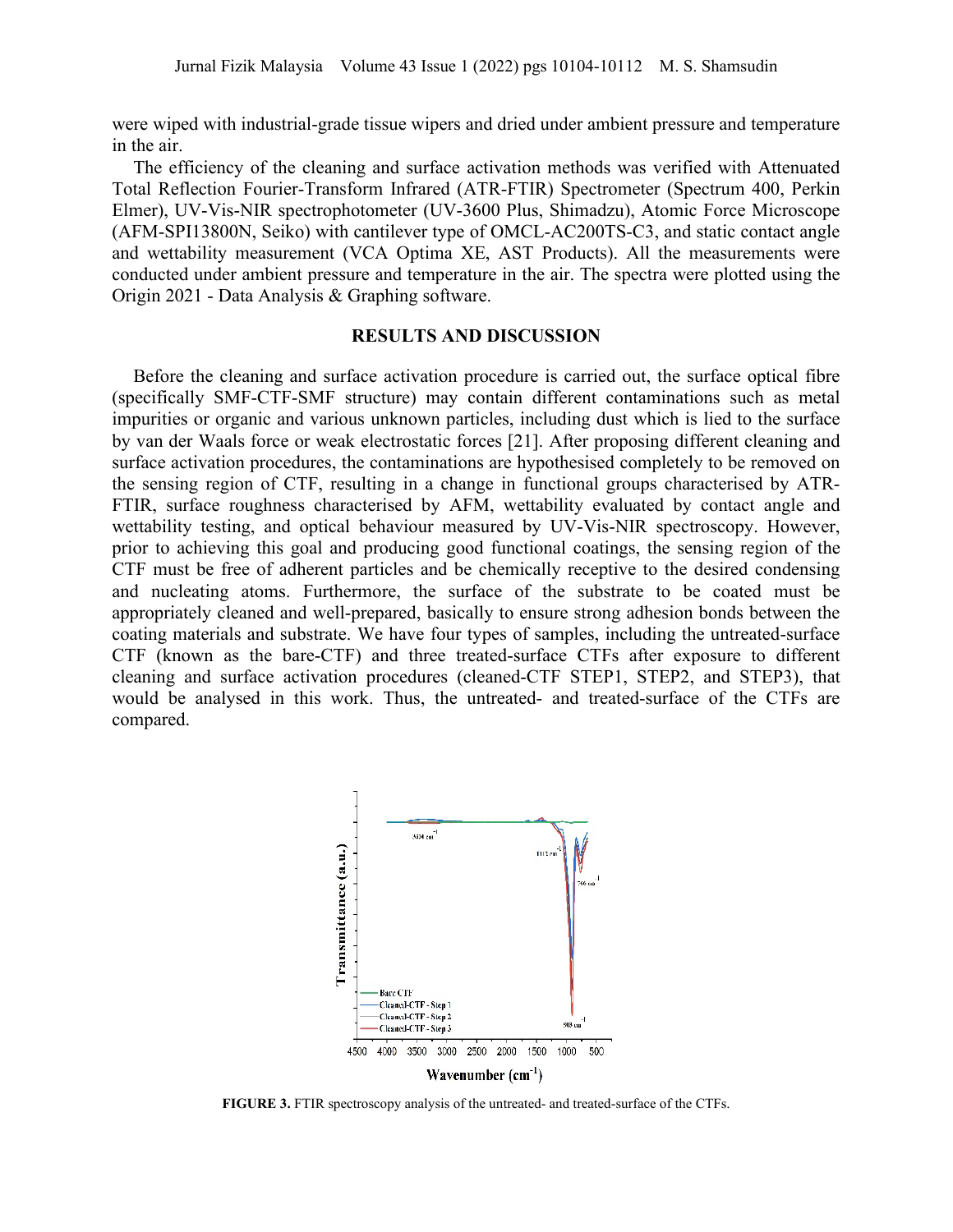By investigating using ATR-FTIR spectroscopy at ambient conditions, we confirmed the activation effect on the surface of the sensing region of CTF; after exposure to organic, alkaline, and acidic solutions. The graph of transmittance spectra of ATR-FTIR spectroscopy analysis was plotted from 650 to 4000 cm<sup>-1</sup>, with a data interval of 1 cm<sup>-1</sup> and a resolution of 1 cm<sup>-1</sup>. This analysis aims to analyse the surface activation by observing the functional groups of all the absorption peaks, as shown in Fig. 3. The occurrence of the band position around 903, 766, and  $3330 \text{ cm}^{-1}$  were attributed to the assignment of C-H bending, C-O bending, and N-H stretching vibrational modes, respectively. In addition, routine interstitial oxygen measurements on silicabased optical fibre have revealed a peak at 1112 cm<sup>-1</sup>. The Si-O stretching vibration mode in the silicon lattice is responsible for this absorption band. This mainly originates from oxygen precipitates inside the CTF during the fabrication process. The untreated surface of the CTF was analysed. Broad peaks with low intensity at  $903$  and  $1112 \text{ cm}^{-1}$  of the CTF untreated surface were observed in the spectrum. This measurement shows that the condition of an untreated surface of the CTF was found to be in an '*inert*' state due to almost being free from functional groups attached to it. Therefore, it is possible to relate a change in peak intensity to the activation effect on the surface of the sensing region of CTF. Next, the treated surface of the CTFs were then analysed after exposure to ethanol/isopropyl alcohol, sodium hydroxide, and sulphuric acid. The increase in this intensity of the band position around 903 of the C-H bending vibrational mode, 766 cm-1 C-O bending vibrational mode, and 1112 cm-1 Si-O stretching vibrational mode support C-H, C-O, Si-O bonds are formed at the surface during the treatment with the activation solutions. The 1M sulphuric acid was the most potent in Si-O, C-H and C-O group formation when the different wet cleaning solutions were compared. Unfortunately, there is not much difference in the intensity of the band position around  $3330 \text{ cm}^{-1}$  of the N-H stretching vibrational mode when the different wet cleaning solutions were compared.



**FIGURE 4.** (a) Absorbance and (b) transmittance spectra of UV-Vis-NIR spectroscopy analysis of the untreated- and treatedsurface of the CTFs.

The ambient conditions UV-Vis-NIR absorbance and transmittance spectra recorded in the range of 200 to 1000 nm of the untreated- and treated-surface of CTFs were presented in Fig. 4 a) and b). Similar trends were observed for both graphs. Furthermore, both spectra showed insignificant changes in the optical behaviour of the samples in the visible region of the electromagnetic spectrum lies between the UV and the IR regions. Thus, the results verify that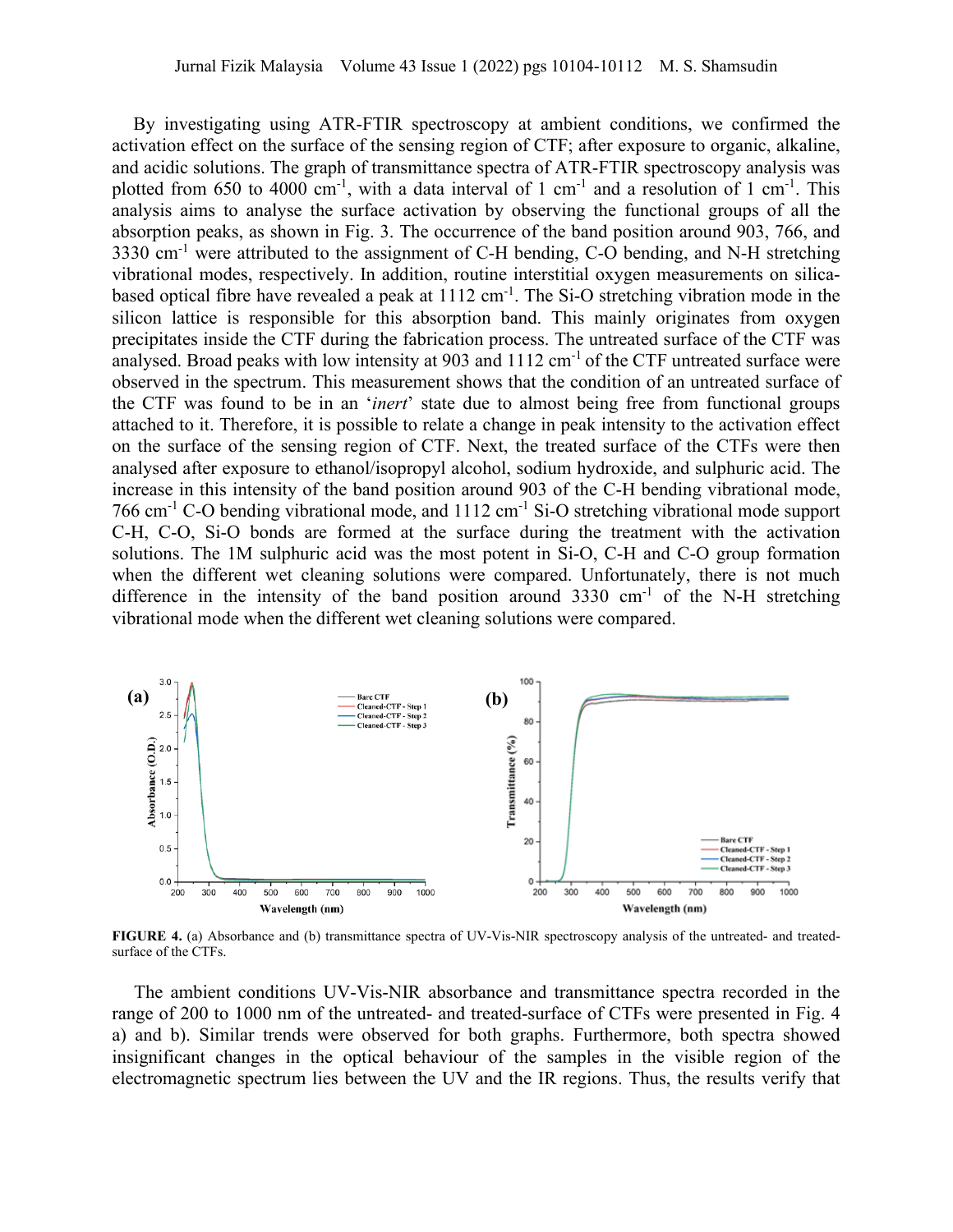the untreated and treated surface of the CTFs were not damaged after wet cleaning procedures were employed, resulting without harming their optical characteristics.



**FIGURE 5.** Deionised water drops and contact angles measurement on the untreated-CTF surfaces for three trials (a to c), the treated-CTF surfaces with ethanol/isopropyl alcohol for three trials (d to f), the treated-CTF surfaces with sodium hydroxide for three trials (g to i), and the treated-CTF surfaces with sulphuric acid for three trials (j to l), for different wet cleaning procedures.

The static contact angles were measured based on the 1  $\mu$ L deionised water sessile drop method to understand the activation effect on the surface of the sensing region of CTF correspond to wettability characteristic; after exposure to organic, alkaline, and acidic solutions. The images and contact angles were taken within 30 s after the sessile drop formation and at three different locations for each sample, which shows consistency of the measurements. The usefulness of the surface treatment in the processing of clean surfaces with enhanced wettability is discussed. The images are presented in Fig. 5, and the corresponding values of the data are given in Table 1. The initial average contact angle reading for the untreated sample was  $62.50^{\circ}$ . And then, several activation solutions were applied during a wet cleaning procedure. After exposure to ethanol/isopropyl alcohol, sodium hydroxide, and sulphuric acid, samples resulted in average contact angles further decreasing to 49.30, 38.40, and 28.87°, respectively, which effectively cleans the surface and leads to a highly hydrophilic interface. After treatment, the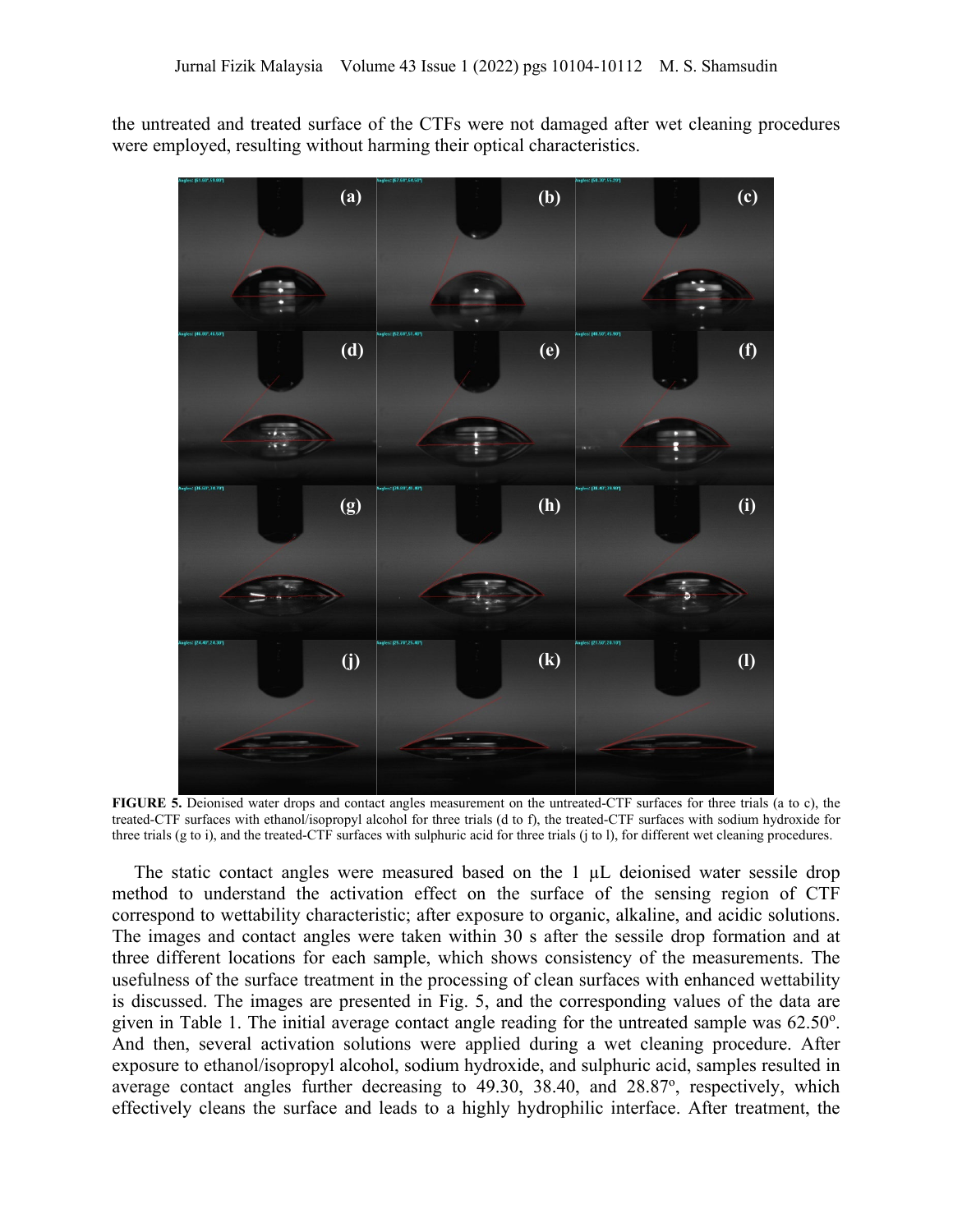wetting envelopes of the deionised water widened, indicating increased wettability. The contact angles noticeably decrease after the samples have been treated. In other words, to support these findings compared with the previous ATR-FTIR measurement, the wet cleaning procedures alter the free energy of the surface by converting the surface groups. As a result, the surface of the sample is more likely to react with deionised water, resulting in a hydrophilic surface.

|                        | Trial 1<br>(degree) | <b>Trial 2</b><br>(degree) | Trial 3<br>(degree) | Average<br>(degree) |
|------------------------|---------------------|----------------------------|---------------------|---------------------|
| Bare CTF               | 61.60               | 67.60                      | 58.30               | 62.50               |
| Cleaned $CTF - Step 1$ | 46.80               | 52.60                      | 48.50               | 49.30               |
| Cleaned CTF $-$ Step 2 | 36.60               | 39.80                      | 38.80               | 38.40               |
| Cleaned CTF $-$ Step 3 | 24.40               | 25.70                      | 21.50               | 28.87               |

**TABLE 1.** Contact angle measurements for different wet cleaning procedures. The measurements were conducted at three different locations of the sensing region for each sample.

AFM scanned all four images with an area of  $4 \times 4 \mu m^2$  of CTF sensing region. Tapping mode AFM images of the surfaces treated with the different wet cleaning procedures were observed in Fig. 6. The initial surface roughness, *Ra*, reading for the untreated sample was 0.274 nm. After exposure to ethanol/isopropyl alcohol, sodium hydroxide, and sulphuric acid, samples resulted in *Ra* further increasing to 0.413, 0.625, and 1.168 nm, respectively. Thus, in this study, these three wet cleaning methods increased the surface roughness significantly. We believe that increased surface roughness with good homogeneity and improved wettability of the sample is better adhesion at optical fibre and functional coatings thin-film matrix interface.



**FIGURE 6.** Surface roughness, *Ra* measurement characterised by atomic force microscopy of (a) the untreated-CTF surface, (b) the treated-CTF surfaces with ethanol/isopropyl alcohol, (c) the treated-CTF surfaces with 1M sodium hydroxide (d) and the treated-CTF surfaces with 1M sulphuric acid, for different wet cleaning procedures.

# **CONCLUSION**

In this study, three different wet cleaning procedures by exposing the sensing region of the CTF with organic, alkaline, and acidic solutions, have been demonstrated and evaluated. We used different characterising tools such as ATR-FTIR, UV-Vis-NIR, AFM, and contact angle and wettability measurement to verify the efficiency of the cleaning and surface activation methods, prior functional coatings thin-film process for design and fabrication of optical-based transducers to record signals optically from the amount of gaseous oxygen, also known as the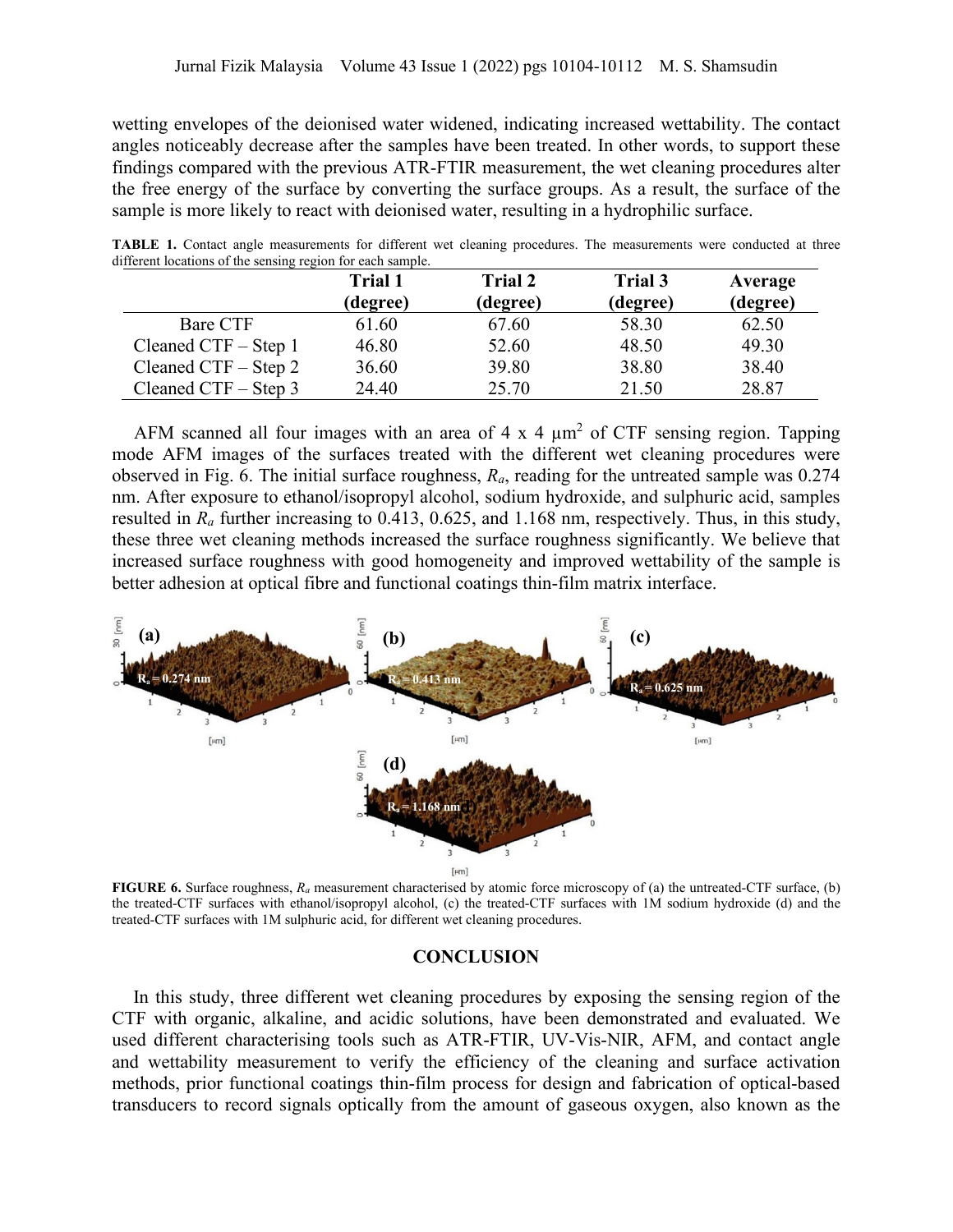DO concentration. This explains that improving the optical response, functional groups, wettability and surface roughness may achieve a better activation effect on the surface of the sensing region of CTF. From the findings, the substrate exposed with 1M sulphuric acid has shown an excellent optical response in UV-Vis-NIR analysis, the most potent in Si-O, C-H and C-O group formation in ATR-FTIR analysis, resulting in a hydrophilic surface in static contact angle and wettability measurement, and improved surface roughness in AFM measurement. Other treatments are being researched and will be discussed in future studies. Implications of the current study for the surface activation of CTF by optimised wet cleaning procedure may be essential for achieving high-quality functional coatings thin-film in future work and the reliability improvement of optical-based sensing and monitoring devices to advanced optics research. In conclusion, the research shows there is still a long way to go in DO sensing and monitoring.

### **DISCLOSE STATEMENT**

The authors declare that they have no known competing financial interests or personal relationships that could have appeared to influence the work reported in this manuscript.

### **ACKNOWLEDGMENTS**

This work is financially supported by a Fundamental Research Grant Scheme awarded to MSAA by the Malaysia Ministry of Higher Education with a reference code: FRGS/1/2019/STG02/UTM/02/7 or a cost centre number: R.J130000.7854.5F191. This manuscript was elaborated during the doctoral study period at Universiti Teknologi Malaysia, and the financial assistance (UTM Zamalah Scholarship Award managed by the School of Graduate Studies) is gratefully acknowledged. Thanks to iSolutions of Southampton University for the IT support services, facilities, and resources, including the guidance on remote working, during the global pandemic COVID-19 situation. We thank Rahizah Abd. Rahiman, Mohd Sauffie Mansor, Aryanny Nasir, and Junaidah Saman for the assistance of instruments during lab tests. We also want to thank the critics of the anonymous reviewers and valuable suggestions for improving this manuscript.

#### **REFERENCES**

- 1. I. A. Gabriella, T. Somefun, A. Olajube and I. Samuel, *Journal of Physics: Conference Series* **1734**, 012035 (2021).
- 2. J. Ai, Y. Li, X. Zhou and W. Zhang, *Cell Research* **30**, 370-371 (2020).
- 3. C. Zhang, L. Qin, K. Li, Q. Wang, Y. Zhao, B. Xu, L. Liang, Y. Dai, Y. Feng, J. Sun, X. Li, Z. Hu, H. Xiang, T. Dong, R. Jin and Y. Zhang, *Front. Cell. Infect. Microbiol.* **10**, 318 (2020).
- 4. H. K. Fisher, *Medical Hypotheses* **143**, 110022 (2020).
- 5. M. Waki, T. Yasuda, Y. Fukumoto, F. Béline and A. Magrí, *Bioresource Technology* **250**, 574-582 (2018).
- 6. I. Santin, M. Barbu, C. Pedret and R. Vilanova, *Ind. Eng. Chem. Res.* **58**, 20639-20654 (2019).
- 7. Y. F. Ning, Y. P. Chen, Y. Shen, N. Zeng, S. Y. Liu, J. S. Guo and F. Fang, *Chemical Engineering Journal* **255**, 171-177 (2014).